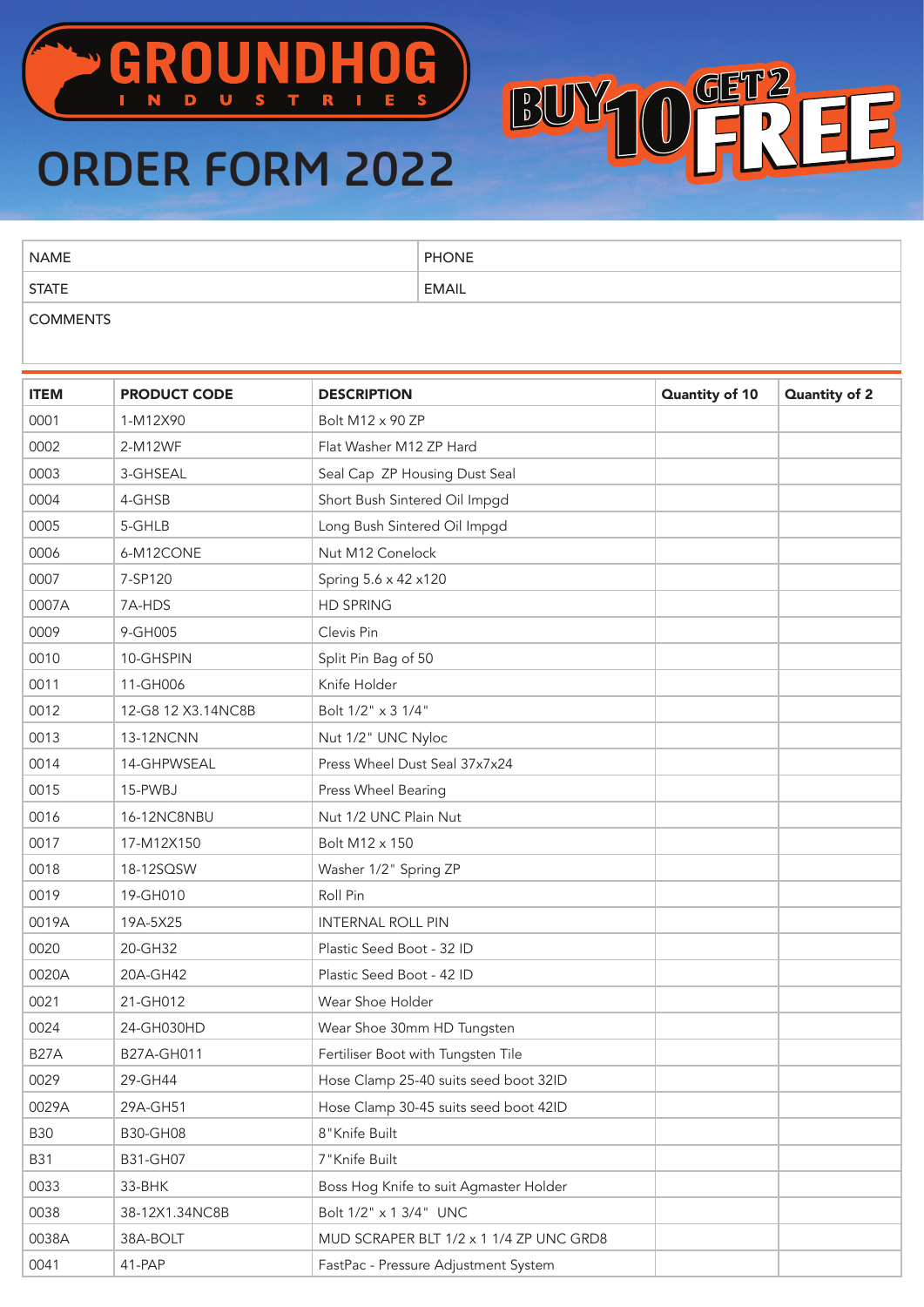| 0042  | 42-PSH          | Pin Spring Holder                         |  |
|-------|-----------------|-------------------------------------------|--|
| 0043A | 43A-PUSTOPPER   | POLY URETHANE STOPPER                     |  |
| 0044  | 44-RSPRING      | RETAINING SPRING                          |  |
| 0045  | 45-SSPRING      | <b>SPRING</b>                             |  |
| 0046  | 46-70SCRAPERV3  | MUD SCRAPER 70MM S3 TINE                  |  |
| 0046A | 46A-70SCRAPERV2 | MUD SCRAPER 70MM S2 TINE                  |  |
| 0047  | 47-ARMUP        | SIDE ARM UPPER (LONG)                     |  |
| 0047A | 47A-ARMUPA      | SIDE ARM UPPER (SHORT)                    |  |
| 0048  | 48-ARMLOW       | SIDE ARM LOWER (LONG)                     |  |
| 0048A | 48A-ARMLOWA     | SIDE ARM LOWER (SHORT)                    |  |
| 0049  | 49-PWARM        | Press Wheel Arm                           |  |
| 0051  | 51-GHTRASH      | Trash Guard Built                         |  |
| 0060  | 60-BHOUSING     | <b>Bush Housing</b>                       |  |
| 0061  | 61-BHN          | <b>Bush Housing Nut</b>                   |  |
| 0066  | 66-FB           | Full Boar Holder                          |  |
| 0067  | 67-FB           | Full Boar knife                           |  |
| 0069  | 69-GFT          | Granular Fert Tube                        |  |
| 0070  | 70-FTB          | Bracket for Seed or Fert Tube             |  |
| 0072  | 72-WSHC         | Wear Shoe Holder Chain                    |  |
| 0073  | 73-PWS          | Presswheel Spacer (external)              |  |
| 0077A | 77A-SB80V2      | SPLITTER BOOT V2                          |  |
| 0077B | 77B-IV80        | Inverted Splitter Boot                    |  |
| 0081  | 81-SST          | Stainless Seed Tube RCA                   |  |
| 0084  | 84-PWBC1        | Press Wheel Bearing Cover                 |  |
| 0087  | 87-PWBOLT       | Press Wheel Bolt                          |  |
| 0088  | 88-PWLN         | Lock Nut for PW Bolt                      |  |
| 0094  | 94-SSTV3        | Stainless Seed Tube Series 3 Rib Weldment |  |
| 0095  | 95-PWT170       | PRESS WHEEL TYRE 300 X 70MM               |  |
| 0096  | 96-PWH          | Press Wheel Hub                           |  |
| 0097  | 97-RR           | Retaining Ring                            |  |
| 0098  | 98-IPWS         | Internal Press wheel spacer               |  |
| 0099  | 99-BM8X60       | Bolt M8X60mm                              |  |
| 0100  | 100-WM8F        | Washer M8 Flat                            |  |
| 0101  | 101-NM8CL       | Nut M8 Conelock                           |  |
| 0102  | 102-PWT120      | PRESS WHEEL TYRE 300 x 120mm              |  |
| 0103  | 103-PSV3        | Plastic Sleeve 60mm Series 3              |  |
| 0104  | 104-PSV2        | Plastic Sleeve 100mm Series 2             |  |
| 0105  | 105-SHK         | <b>SHANK</b>                              |  |
| 0106P | 106-HR70_PISTON | Hydraulic Ram Piston                      |  |
| 0106B | 106-HR70_BARREL | Hydraulic Ram Barrel                      |  |
| 0106  | 106-HR70        | Hydraulic Ram 70mm stroke                 |  |
| 106A  | 106A-SK70R      | Seal Kit for 70mm Ram                     |  |
| 0107  | 107-M20CONE     | Nut - M20 - ZP - Conelock                 |  |
| 0108  | 108-BASP        | Bush Assy - Shank Pivot                   |  |
| 0109  | 109-CPL         | Cheek Plate Assy Left                     |  |
| 0110  | 110-M24NLOCK    | Nut - M24 - ZP - Conelock                 |  |
| 0111  | 111-M20X60      | Bolt M20 x 60 ZP                          |  |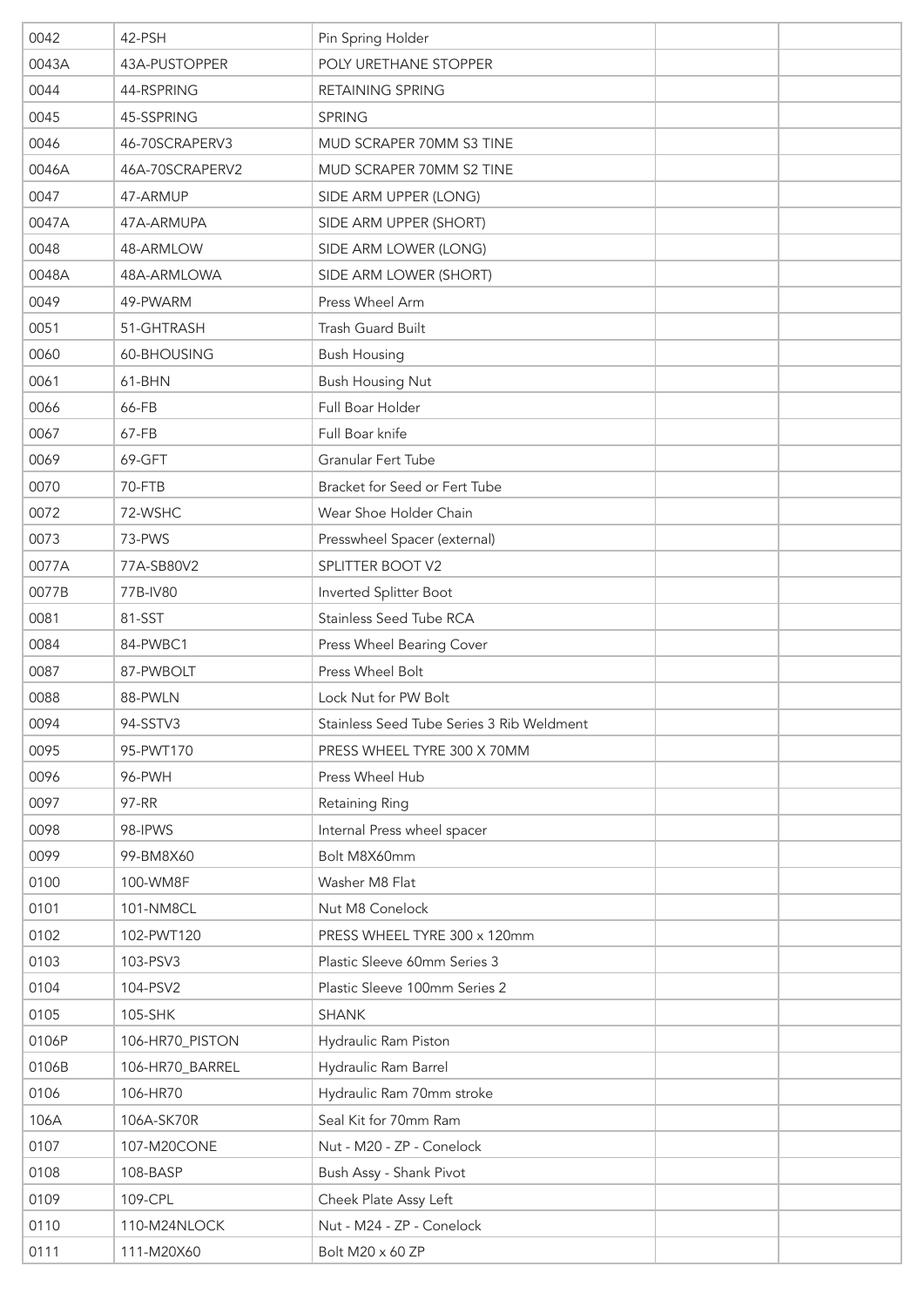| 0112  | 112-WFM24      | Washer Flat - M24 - ZP                                                             |  |
|-------|----------------|------------------------------------------------------------------------------------|--|
| 0113  | 113-WFM20      | Washer Flat - M20 - ZP                                                             |  |
| 0114  | 114-PBA        | Pivot Bracket Assembly                                                             |  |
| 0115  | 115-PJCB       | Pin - Jump Cyl Base Pin 25 x 64 Shank Pivot supplied<br>with M20 - ZP Conelock Nut |  |
| 0116  | 116-PSP        | Pin Shank Pivot supplied with M24 - ZP - Conelock<br>Nut                           |  |
| 0117  | 117-GN         | Grease Nipple 1/4" BSW                                                             |  |
| 0118  | <b>118-VCR</b> | Valve cushion return                                                               |  |
| 0119  | 119-P25X64     | Pin 25 x 64 Shank Pivot supplied with M20 - ZP<br>Conelock Nut                     |  |
| 0120  | 120-CPAR       | Cheek Plate Assy Right                                                             |  |
| 0121  | 121-CPPB       | Clamp Plate - Pivot Bracket                                                        |  |
| 0122  | 122-PJC25X75   | Pin 25X75 Jump Cylinder                                                            |  |
| 0123  | 123-SPK        | Shank Pivot Kit                                                                    |  |
| 0124  | 124-CD18X5     | Coulter Disc -18" Flat 5 hole                                                      |  |
| 0125  | 125-APS2       | Adapter Plate incl nut(16) & Washer(18)                                            |  |
| 0126  | 126-CD18       | Coulter Disc -18" Flat 6 hole                                                      |  |
| 0128  | 128-CE         | Circlip External 25 x 1.2                                                          |  |
| 0129  | 129-BSN        | Bush For Hydraulic Ram                                                             |  |
| 0130  | 130-STS        | Seed Tube Spring                                                                   |  |
| 0131  | 131-PKBS       | Pivot Kit bolt set                                                                 |  |
| 0133  | 133-MSBOLT     | Bolt M10 x 25                                                                      |  |
| 0134  | 134-WFM10      | Washer Flat M10 to suit Mudscraper                                                 |  |
| 0135  | 135-NNM10      | Nyloc Nut M10                                                                      |  |
| 0136  | 136-PWB        | Built Press Wheel 300mm x 70mm                                                     |  |
| 0136A | 136A-BPW120    | Built Press Wheel 300mm x 120mm                                                    |  |
| 0136B | 136B-BPW90V    | Built V Press Wheel 320mm x 100mm                                                  |  |
| 0137A | 137A-MSV2AK    | Mud Scraper V2 Adapter Kit                                                         |  |
| 0137  | 137-SAV4       | SCRAPER ARM for version 2 machines                                                 |  |
| 0138  | 138-SAV5       | SCRAPER ARM for version 3 machines                                                 |  |
| 0139  | 139-SAV6       | SCRAPER ARM to suit rear cast arm                                                  |  |
| 0140A | 140A-SP120     | STEEL SCRAPER FOR 120MM WHEEL                                                      |  |
| 0140  | 140-SAV6       | SCRAPER ARM to suit version 4 machines                                             |  |
| 0141A | 141A-SP90V     | STEEL SCRAPER FOR 90MM V WHEEL                                                     |  |
| 0141B | 141B-SP100V    | Steel Scraper for 100mm V Presswheels                                              |  |
| 0142A | 142A-SP7090    | STEEL SCRAPER FOR 70 & 90MM WHEELS                                                 |  |
| 0143  | 143-M12X60ZP   | M12 x 60 ZP Bolt                                                                   |  |
| 0144  | 144-VPW        | V PRESS WHEEL 320 X 100MM                                                          |  |
| 0145  | 145-HAE1550    | Hyd hose - 3/8 x 1.55m - 3/4                                                       |  |
| 0146  | 146-HAE900     | Hyd hose - 3/8 x 0.9m - 3/4                                                        |  |
| 0147  | 147-HAE1400    | Hyd hose - 3/8 x 1.4m - 3/4                                                        |  |
| 0148  | 148-ELBOW90    | Elbow 90deg                                                                        |  |
| 0149  | 149-TEE        | <b>TEE</b>                                                                         |  |
| 0150  | 150-PSK        | Knife point to suit Primary Bar                                                    |  |
| 0151B | 151B-PSA       | Primary Sales Mount                                                                |  |
| 0151A | 151A-JSM       | John Shearer Mount                                                                 |  |
| 0151  | 151-RCAM       | Universal Rear cast arm mount                                                      |  |